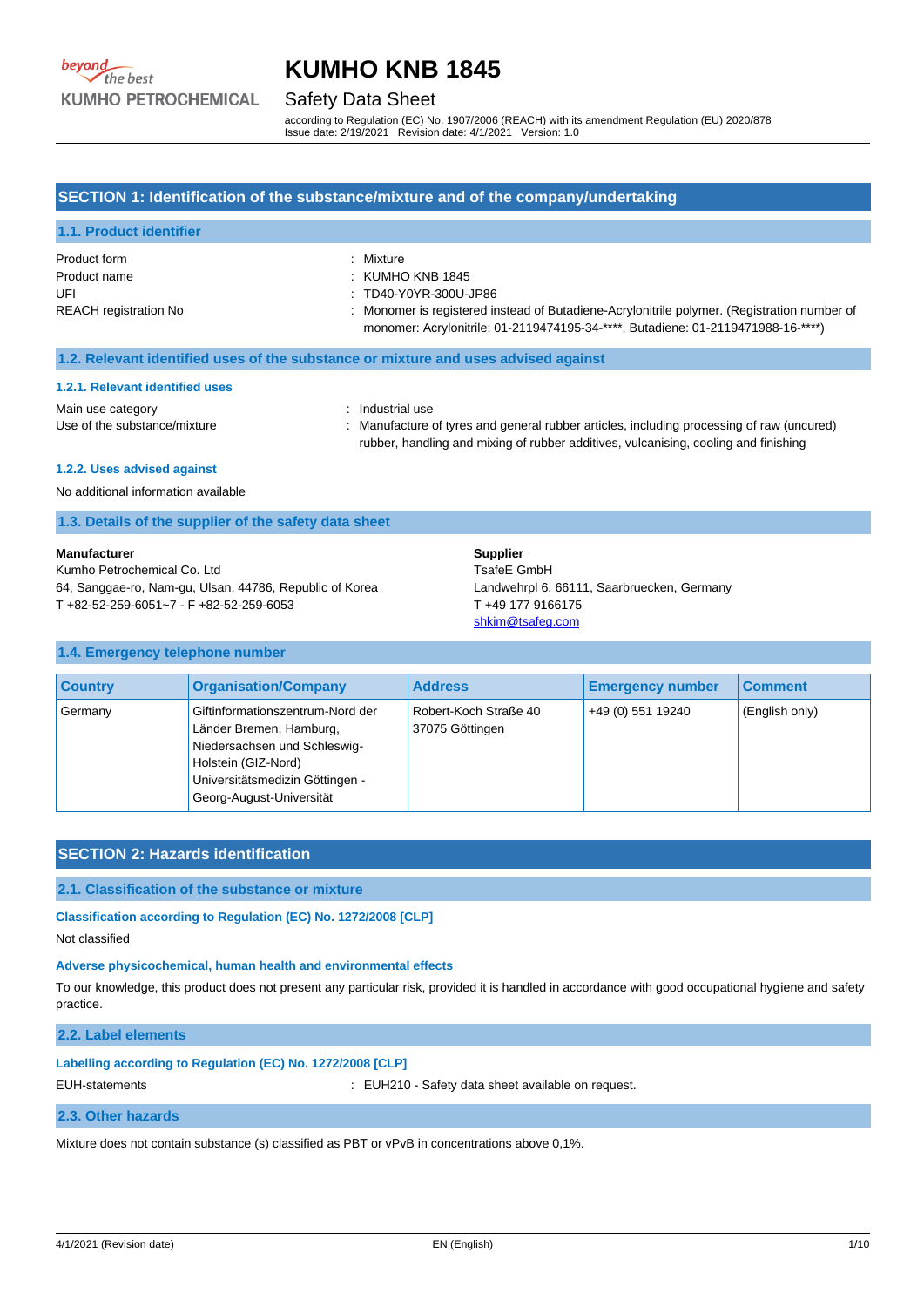## Safety Data Sheet

according to Regulation (EC) No. 1907/2006 (REACH) with its amendment Regulation (EU) 2020/878

## **SECTION 3: Composition/information on ingredients**

## **3.1. Substances**

#### Not applicable

## **3.2. Mixtures**

| <b>Name</b>                           | <b>Product identifier</b>                  | $\frac{1}{2}$ | <b>Classification according to</b><br><b>Regulation (EC) No.</b><br>1272/2008 [CLP] |
|---------------------------------------|--------------------------------------------|---------------|-------------------------------------------------------------------------------------|
| BUTADIENE/ACRYLONITRILE COPOLYMER     | (CAS-No.) 9003-18-3                        | $96 - 98$     | Not classified                                                                      |
| Fatty acids, C14-18 and C16-18-unsatd | (CAS-No.) 67701-06-8<br>(EC-No.) 266-930-6 | $1 - 2$       | Not classified                                                                      |
| Rosin, potassium salts                | (CAS-No.) 61790-50-9<br>(EC-No.) 263-142-4 | $1 - 2$       | Eye Irrit. 2, H319                                                                  |

Full text of H-statements: see section 16

## **SECTION 4: First aid measures**

## **4.1. Description of first aid measures**

| First-aid measures general                                                      | Get medical attention.                                                                                                                                                                                                                                 |
|---------------------------------------------------------------------------------|--------------------------------------------------------------------------------------------------------------------------------------------------------------------------------------------------------------------------------------------------------|
| First-aid measures after inhalation                                             | : Move the affected person away from the contaminated area and into the fresh air. Keep<br>victim warm and quiet. If breathing is difficult, trained personnel should give oxygen. Get<br>medical advice/attention if you feel unwell.                 |
| First-aid measures after skin contact                                           | : After contact with skin, take off immediately all contaminated clothing, and wash<br>immediately with plenty of water. Wash contaminated clothing before reuse. Get medical<br>advice/attention if you feel unwell.                                  |
| First-aid measures after eye contact                                            | : Avoid direct eye contact with product, also via contamination on hands. Rinse immediately<br>and thoroughly, pulling the eyelids well away from the eye (15 minutes minimum). Remove<br>contact lenses, if present and easy to do. Continue rinsing. |
| First-aid measures after ingestion                                              | : Call a poison center or a doctor if you feel unwell. Do not induce vomiting. If vomiting<br>occurs, the head should be kept low so that vomit does not enter the lungs.                                                                              |
| 4.2. Most important symptoms and effects, both acute and delayed                |                                                                                                                                                                                                                                                        |
| Symptoms/effects after eye contact                                              | : May cause eye irritation.                                                                                                                                                                                                                            |
| 4.3. Indication of any immediate medical attention and special treatment needed |                                                                                                                                                                                                                                                        |

Treat symptomatically.

| <b>SECTION 5: Firefighting measures</b>                        |                                                                                                                                                                 |
|----------------------------------------------------------------|-----------------------------------------------------------------------------------------------------------------------------------------------------------------|
| 5.1. Extinguishing media                                       |                                                                                                                                                                 |
| Suitable extinguishing media<br>Unsuitable extinguishing media | : Water spray. Dry powder. Foam. Carbon dioxide (CO2).<br>: Do not use a water jet since it may cause the fire to spread.                                       |
| 5.2. Special hazards arising from the substance or mixture     |                                                                                                                                                                 |
| Fire hazard                                                    | : Thermal decomposition can lead to the release of irritating gases and vapours. Contains<br>gas under pressure; may explode if heated. May ignite : dust. Gas. |
| Hazardous decomposition products in case of fire               | : Toxic fumes may be released. Carbon oxides (CO, CO2).                                                                                                         |
| 5.3. Advice for firefighters                                   |                                                                                                                                                                 |
| Firefighting instructions                                      | Use personal protective equipment as required.                                                                                                                  |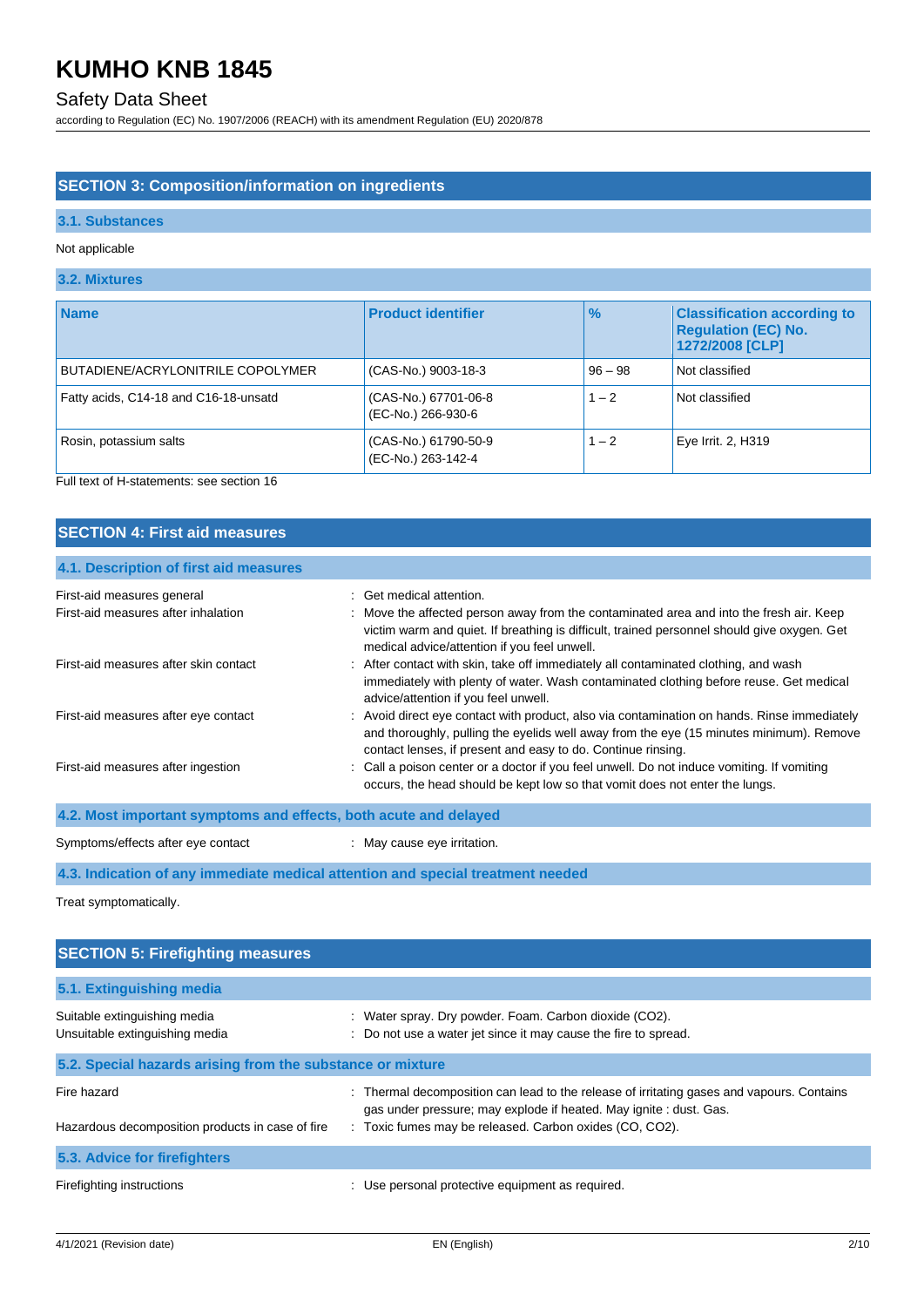## Safety Data Sheet

according to Regulation (EC) No. 1907/2006 (REACH) with its amendment Regulation (EU) 2020/878

| Protection during firefighting | : Do not attempt to take action without suitable protective equipment. Keep upwind. Fight fire |
|--------------------------------|------------------------------------------------------------------------------------------------|
|                                | from safe distance and protected location. Withdraw immediately in case of rising sound        |
|                                | from venting devices or discolouration from tank. Do not breathe fumes. Avoid inhalation of    |
|                                | the product. Move containers away from the fire area if this can be done without risk.         |
|                                |                                                                                                |

| <b>SECTION 6: Accidental release measures</b>                            |                                                                                                                                                                                |  |
|--------------------------------------------------------------------------|--------------------------------------------------------------------------------------------------------------------------------------------------------------------------------|--|
| 6.1. Personal precautions, protective equipment and emergency procedures |                                                                                                                                                                                |  |
| 6.1.1. For non-emergency personnel                                       |                                                                                                                                                                                |  |
| Protective equipment                                                     | : Wear recommended personal protective equipment.                                                                                                                              |  |
| <b>Emergency procedures</b>                                              | No flames, no sparks. Eliminate all sources of ignition. Keep upwind. Stop leak if safe to do<br>so. Move containers away from the fire area if this can be done without risk. |  |
| 6.1.2. For emergency responders                                          |                                                                                                                                                                                |  |
| Protective equipment                                                     | Do not attempt to take action without suitable protective equipment. For further information<br>refer to section 8: "Exposure controls/personal protection".                   |  |
| <b>Emergency procedures</b>                                              | : Stop leak if safe to do so. Do not touch spilled material.                                                                                                                   |  |
| <b>6.2. Environmental precautions</b>                                    |                                                                                                                                                                                |  |
|                                                                          |                                                                                                                                                                                |  |

Avoid release to the environment. Release. Contact the emergency services.

| 6.3. Methods and material for containment and cleaning up |                                                                                                                                                                                                                                                                                                                                                                                                                                                  |
|-----------------------------------------------------------|--------------------------------------------------------------------------------------------------------------------------------------------------------------------------------------------------------------------------------------------------------------------------------------------------------------------------------------------------------------------------------------------------------------------------------------------------|
| Methods for cleaning up                                   | : Small spillages: Take up mechanically (sweeping, shovelling) and collect in suitable<br>container for disposal. Significant spillages: High. Position. Stay upwind/keep distance from<br>source. Shovel or sweep up and put in a closed container for disposal. Dispose of this<br>material and its container to hazardous or special waste collection point, in accordance with<br>local, regional, national and/or international regulation. |

## **6.4. Reference to other sections**

For further information refer to section 8: "Exposure controls/personal protection". For further information refer to section 13.

| <b>SECTION 7: Handling and storage</b>                            |                                                                                                                                                                                                                                                                                                                 |
|-------------------------------------------------------------------|-----------------------------------------------------------------------------------------------------------------------------------------------------------------------------------------------------------------------------------------------------------------------------------------------------------------|
| 7.1. Precautions for safe handling                                |                                                                                                                                                                                                                                                                                                                 |
| Precautions for safe handling                                     | : For further information refer to section 8: "Exposure controls/personal protection". Ensure<br>good ventilation of the work station. Avoid contact with skin and eyes. Wear personal<br>protective equipment. Avoid ignition sources. Wash thoroughly after handling. Handle and<br>open container with care. |
| Hygiene measures                                                  | : Do not eat, drink or smoke when using this product. Always wash hands after handling the<br>product. Safety shower. Eyewash station.                                                                                                                                                                          |
| 7.2. Conditions for safe storage, including any incompatibilities |                                                                                                                                                                                                                                                                                                                 |
| Storage conditions                                                | : Store in a well-ventilated place. Keep cool. Keep container tightly closed. Protect from<br>sunlight. Do not store near heat sources or expose to high temperatures. Comply with<br>applicable regulations.                                                                                                   |
| $\blacksquare$                                                    |                                                                                                                                                                                                                                                                                                                 |

### **7.3. Specific end use(s)**

Not available.

## **SECTION 8: Exposure controls/personal protection**

#### **8.1. Control parameters**

#### **8.1.1 National occupational exposure and biological limit values**

No additional information available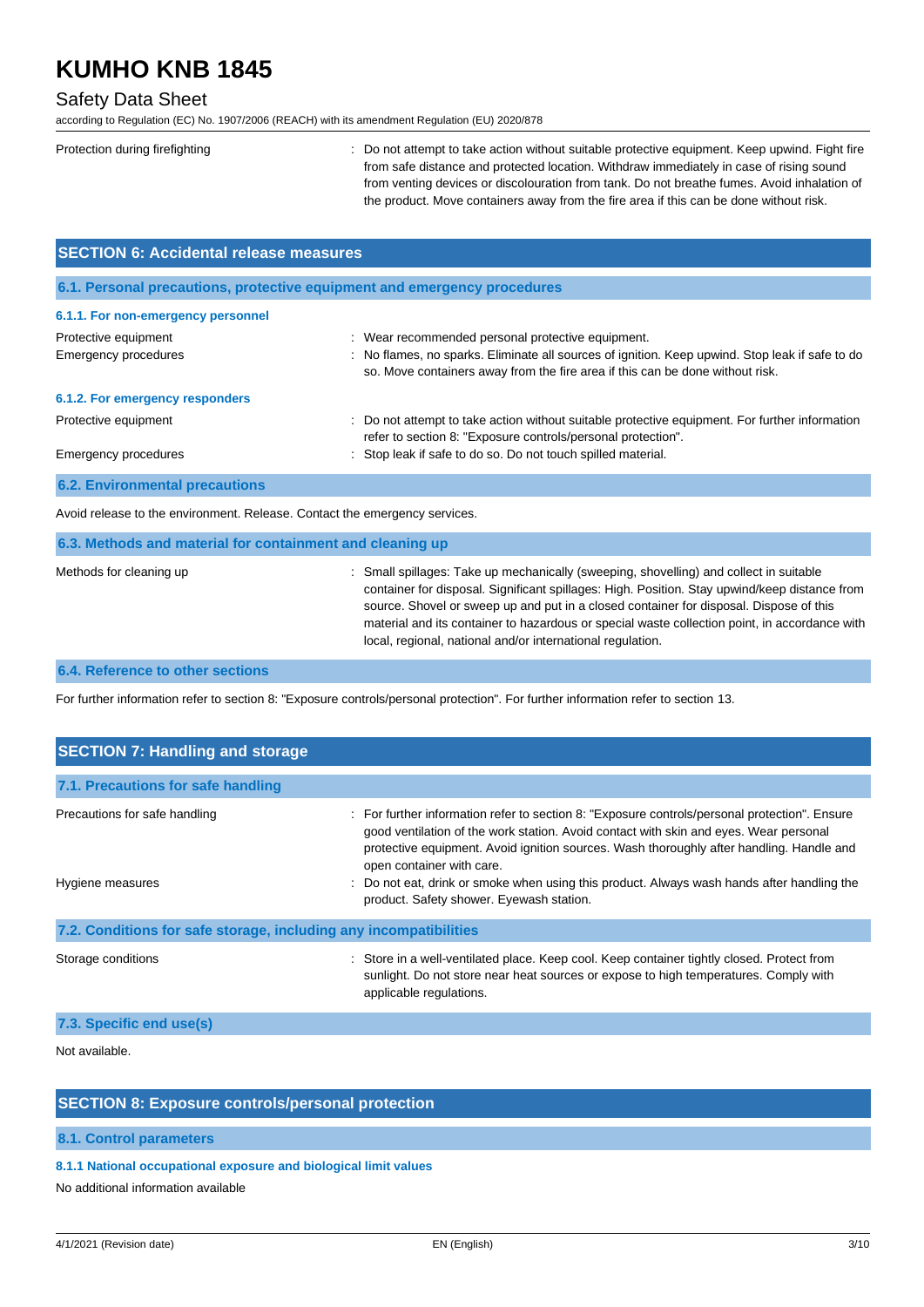## Safety Data Sheet

according to Regulation (EC) No. 1907/2006 (REACH) with its amendment Regulation (EU) 2020/878

#### **8.1.2. Recommended monitoring procedures**

No additional information available

#### **8.1.3. Air contaminants formed**

No additional information available

#### **8.1.4. DNEL and PNEC**

No additional information available

#### **8.1.5. Control banding**

No additional information available

#### **8.2. Exposure controls**

#### **8.2.1. Appropriate engineering controls**

#### **Appropriate engineering controls:**

Ensure good ventilation of the work station.

#### **8.2.2. Personal protection equipment**

#### **Personal protective equipment symbol(s):**



#### **8.2.2.1. Eye and face protection**

| Eye protection:                                    |  |
|----------------------------------------------------|--|
| Safety glasses. Chemical goggles or safety glasses |  |

#### **8.2.2.2. Skin protection**

#### **Skin and body protection:**

Wear suitable protective clothing

#### **Hand protection:**

Protective gloves

## **Other skin protection Materials for protective clothing:**

Wash hands thoroughly after handling. Eyewash station

#### **8.2.2.3. Respiratory protection**

#### **Respiratory protection:**

In case of insufficient ventilation, wear suitable respiratory equipment

#### **8.2.2.4. Thermal hazards**

No additional information available

### **8.2.3. Environmental exposure controls**

#### **Environmental exposure controls:**

Avoid release to the environment.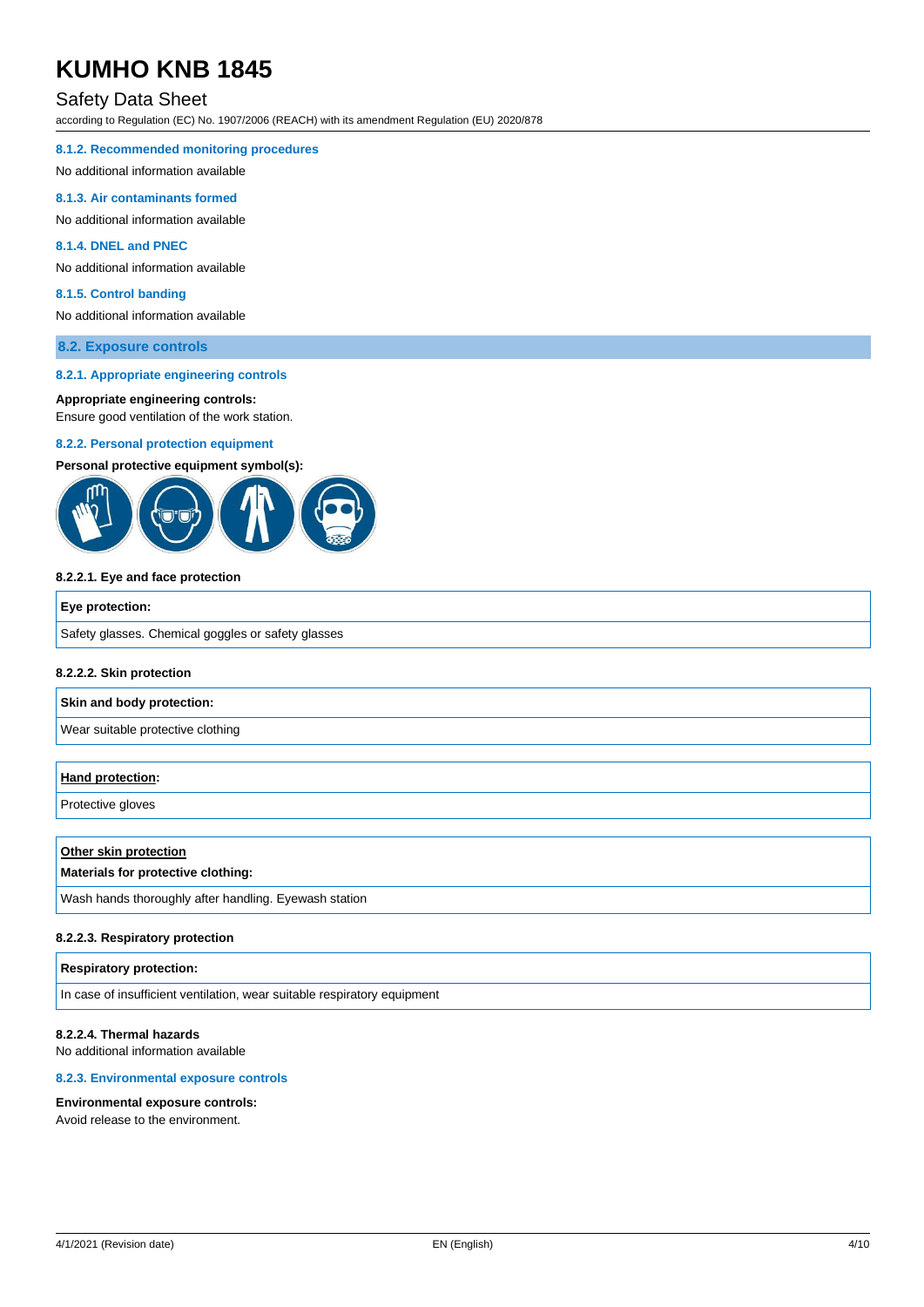## Safety Data Sheet

according to Regulation (EC) No. 1907/2006 (REACH) with its amendment Regulation (EU) 2020/878

| <b>SECTION 9: Physical and chemical properties</b><br>9.1. Information on basic physical and chemical properties |                     |  |
|------------------------------------------------------------------------------------------------------------------|---------------------|--|
|                                                                                                                  |                     |  |
| Colour                                                                                                           | Yellow, white.      |  |
| Odour                                                                                                            | mild.               |  |
| Odour threshold                                                                                                  | Not available       |  |
| Melting point                                                                                                    | Not applicable.     |  |
| Freezing point                                                                                                   | Not applicable      |  |
| Boiling point                                                                                                    | Not applicable      |  |
| Flammability                                                                                                     | Non flammable.      |  |
| <b>Explosive limits</b>                                                                                          | Not applicable      |  |
| Lower explosive limit (LEL)                                                                                      | Not applicable      |  |
| Upper explosive limit (UEL)                                                                                      | Not applicable      |  |
| Flash point                                                                                                      | 246 °C              |  |
| Auto-ignition temperature                                                                                        | $>388$ °C           |  |
| Decomposition temperature                                                                                        | Not available       |  |
| рH                                                                                                               | Not available       |  |
| pH solution                                                                                                      | Not available       |  |
| Viscosity, kinematic                                                                                             | Not applicable      |  |
| Solubility                                                                                                       | insoluble in water. |  |
| Partition coefficient n-octanol/water (Log Kow)                                                                  | Not available       |  |
| Vapour pressure                                                                                                  | Not applicable      |  |
| Vapour pressure at 50 °C                                                                                         | Not available       |  |
| Density                                                                                                          | Not available       |  |
| Relative density                                                                                                 | Not available       |  |
| Relative vapour density at 20 °C                                                                                 | Not applicable      |  |
| Particle size                                                                                                    | Not available       |  |
| Particle size distribution                                                                                       | Not available       |  |
| Particle shape                                                                                                   | Not available       |  |
| Particle aspect ratio                                                                                            | Not available       |  |
| Particle aggregation state                                                                                       | Not available       |  |
| Particle agglomeration state                                                                                     | Not available       |  |
| Particle specific surface area                                                                                   | Not available       |  |
| Particle dustiness                                                                                               | Not available       |  |
|                                                                                                                  |                     |  |

## **9.2. Other information**

**9.2.1. Information with regard to physical hazard classes**

No additional information available

#### **9.2.2. Other safety characteristics**

No additional information available

## **SECTION 10: Stability and reactivity**

#### **10.1. Reactivity**

The product is non-reactive under normal conditions of use, storage and transport.

**10.2. Chemical stability**

Stable under normal conditions.

**10.3. Possibility of hazardous reactions**

No dangerous reactions known under normal conditions of use.

#### **10.4. Conditions to avoid**

Keep away from heat, hot surfaces, sparks, open flames and other ignition sources. No smoking. Protect from sunlight.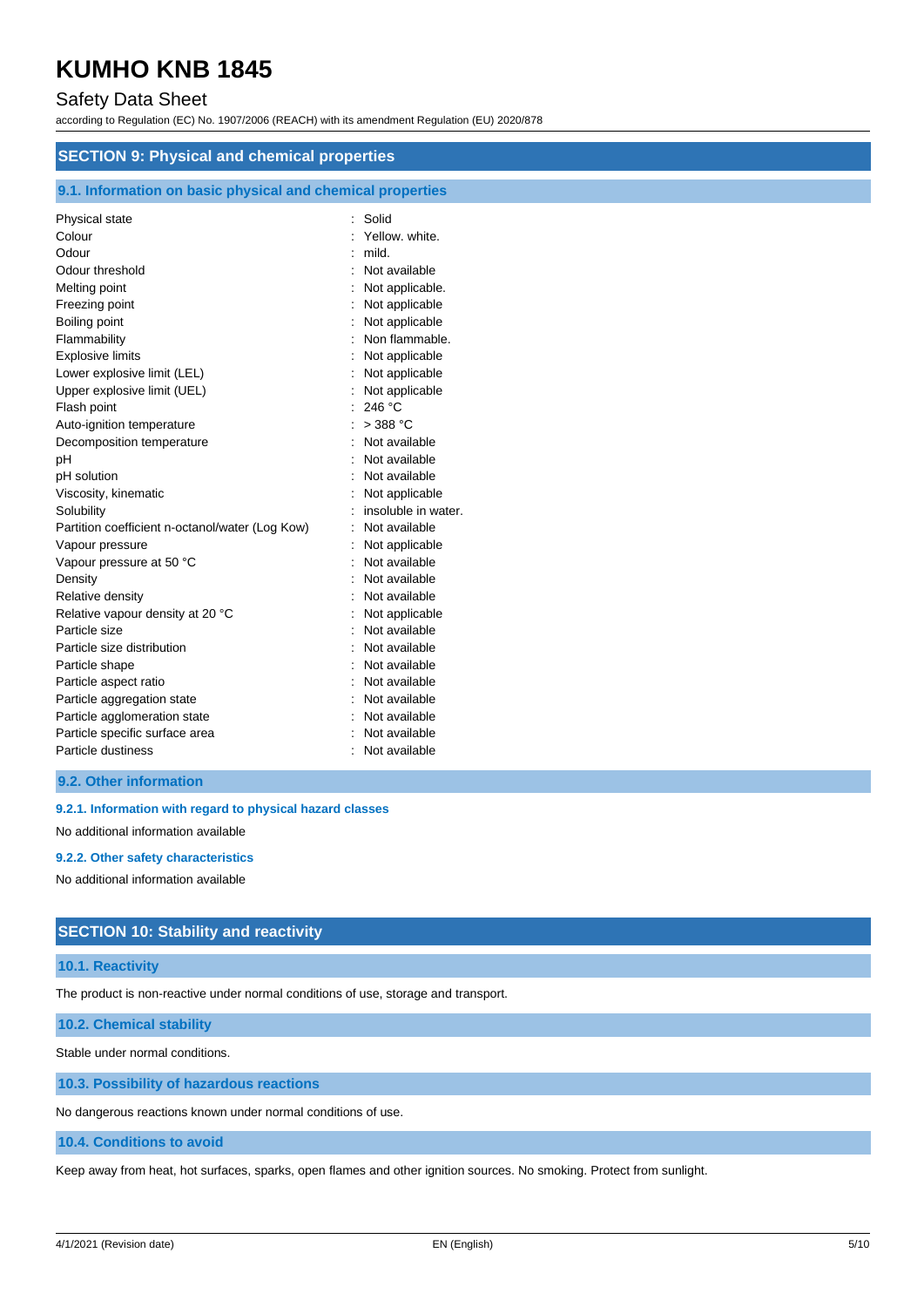## Safety Data Sheet

according to Regulation (EC) No. 1907/2006 (REACH) with its amendment Regulation (EU) 2020/878

## **10.5. Incompatible materials**

#### Not available.

#### **10.6. Hazardous decomposition products**

Under normal conditions of storage and use, hazardous decomposition products should not be produced. Hydrocarbons. Carbon oxides (CO, CO2). Nitrogen oxides. Hydrogen cyanide. Sulphur oxides.

| <b>SECTION 11: Toxicological information</b> |                                                                                |  |
|----------------------------------------------|--------------------------------------------------------------------------------|--|
|                                              | 11.1. Information on hazard classes as defined in Regulation (EC) No 1272/2008 |  |
| Acute toxicity (oral)                        | : Not available                                                                |  |

| Acute toxicity (oral)       | : Not available |
|-----------------------------|-----------------|
| Acute toxicity (dermal)     | : Not available |
| Acute toxicity (inhalation) | : Not available |

| Rosin, potassium salts (61790-50-9) |                                                                                               |
|-------------------------------------|-----------------------------------------------------------------------------------------------|
| LD50 dermal rat                     | > 2000 mg/kg bodyweight Animal: rat, Guideline: OECD Guideline 402 (Acute Dermal<br>Toxicity) |

|                                                    | Fatty acids, C14-18 and C16-18-unsatd (67701-06-8)                                                                                                                                                                                                                                                                                        |  |  |
|----------------------------------------------------|-------------------------------------------------------------------------------------------------------------------------------------------------------------------------------------------------------------------------------------------------------------------------------------------------------------------------------------------|--|--|
| LD50 oral rat                                      | > 2000 mg/kg bodyweight Animal: rat, Guideline: OECD Guideline 401 (Acute Oral<br>Toxicity), Guideline: EU Method B.1 (Acute Toxicity (Oral)), Guideline: other:Bewertung<br>Wassergefährdender Stoffe, II Bestimmung der akuten, oralen Säugetiertoxizität, Ad-hoc-<br>Arbeitsguppe I (Obmann Dr. Niemits), LTwS, nr. 10, September 1979 |  |  |
| LD50 dermal rabbit                                 | > 2000 mg/kg bodyweight Animal: rabbit, Guideline: OECD Guideline 434 (Acute Dermal<br>Toxicity - Fixed Dose Procedure)                                                                                                                                                                                                                   |  |  |
| LC50 Inhalation - Rat                              | > 0.1621 mg/l air Animal: rat                                                                                                                                                                                                                                                                                                             |  |  |
| Skin corrosion/irritation                          | : Not available<br>pH: Not available                                                                                                                                                                                                                                                                                                      |  |  |
| Serious eye damage/irritation                      | : Not available<br>pH: Not available                                                                                                                                                                                                                                                                                                      |  |  |
| Respiratory or skin sensitisation                  | : Not available                                                                                                                                                                                                                                                                                                                           |  |  |
| Germ cell mutagenicity                             | : Not available                                                                                                                                                                                                                                                                                                                           |  |  |
| Carcinogenicity                                    | : Not available                                                                                                                                                                                                                                                                                                                           |  |  |
| Reproductive toxicity                              | Not available                                                                                                                                                                                                                                                                                                                             |  |  |
| STOT-single exposure                               | : Not available                                                                                                                                                                                                                                                                                                                           |  |  |
| STOT-repeated exposure                             | : Not available                                                                                                                                                                                                                                                                                                                           |  |  |
| Fatty acids, C14-18 and C16-18-unsatd (67701-06-8) |                                                                                                                                                                                                                                                                                                                                           |  |  |
|                                                    |                                                                                                                                                                                                                                                                                                                                           |  |  |

| NOAEL (oral, rat, 90 days)         | 1000 mg/kg bodyweight Animal: rat, Guideline: OECD Guideline 422 (Combined<br>Repeated Dose Toxicity Study with the Reproduction / Developmental Toxicity Screening<br>Test) |
|------------------------------------|------------------------------------------------------------------------------------------------------------------------------------------------------------------------------|
| Aspiration hazard                  | : Not available                                                                                                                                                              |
| <b>KUMHO KNB 1845</b>              |                                                                                                                                                                              |
| Viscosity, kinematic               | Not applicable                                                                                                                                                               |
| 11.2. Information on other hazards |                                                                                                                                                                              |

No additional information available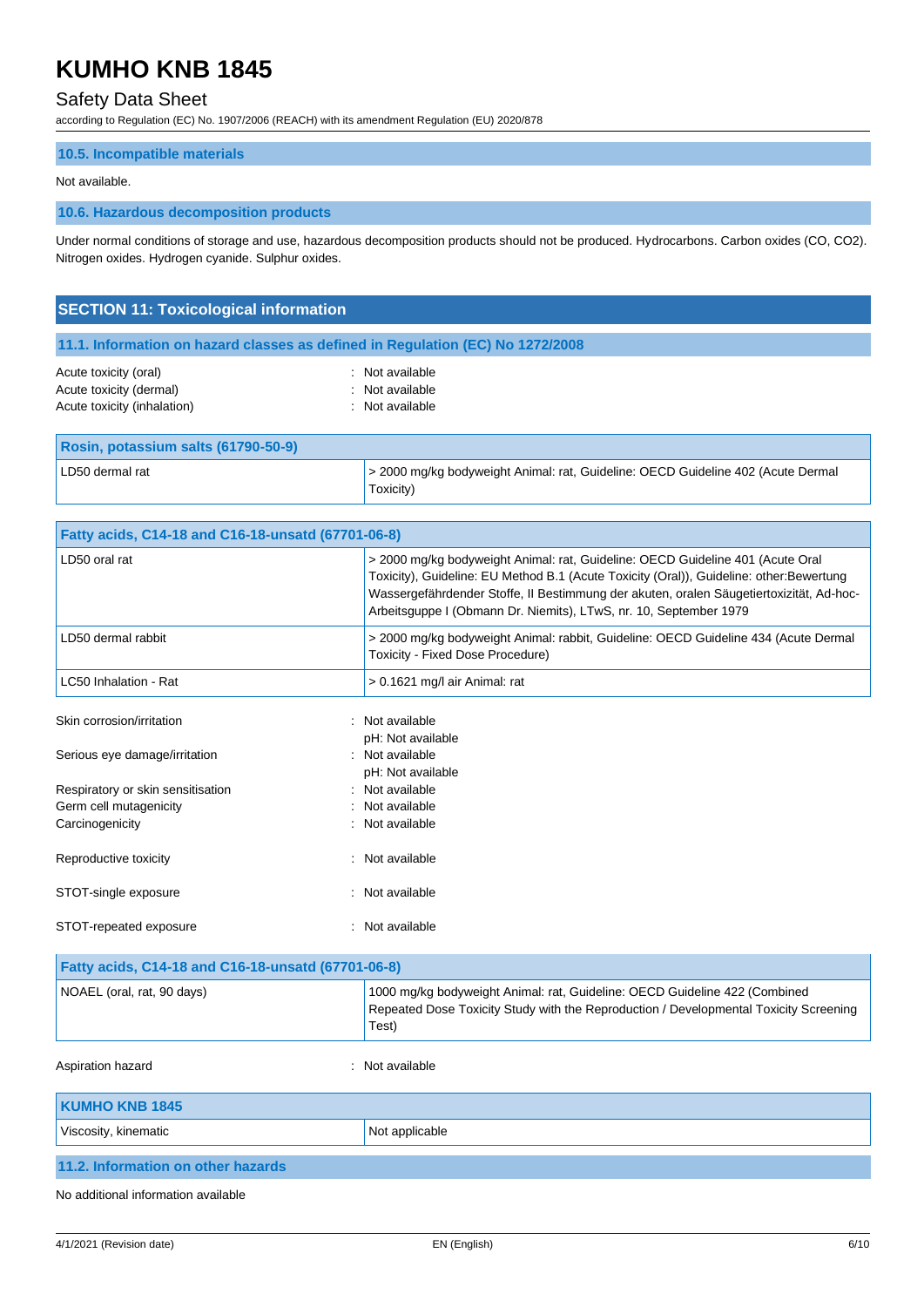## Safety Data Sheet

according to Regulation (EC) No. 1907/2006 (REACH) with its amendment Regulation (EU) 2020/878

| <b>SECTION 12: Ecological information</b>                                              |                                                                                                                            |
|----------------------------------------------------------------------------------------|----------------------------------------------------------------------------------------------------------------------------|
| 12.1. Toxicity                                                                         |                                                                                                                            |
| Ecology - general                                                                      | : The product is not considered harmful to aquatic organisms nor to cause long-term adverse<br>effects in the environment. |
| Hazardous to the aquatic environment, short-term<br>(acute)                            | : Not available                                                                                                            |
| Hazardous to the aquatic environment, long-term<br>(chronic)<br>Not rapidly degradable | : Not available                                                                                                            |
|                                                                                        |                                                                                                                            |

| Rosin, potassium salts (61790-50-9) |                              |  |
|-------------------------------------|------------------------------|--|
| $ $ LC50 - Fish [1]                 | 1.7 mg/l Pimephales promelas |  |

| <b>Fatty acids, C14-18 and C16-18-unsatd (67701-06-8)</b> |                                                  |  |
|-----------------------------------------------------------|--------------------------------------------------|--|
| $\mathsf{E}$ rC50 algae                                   | 205.42 mg/l Skeletonema costatum (marine diatom) |  |
| LC50, aquatic invertebrates                               | 357.5 mg/l (copepod Acartia tonsa)               |  |

### **12.2. Persistence and degradability**

No additional information available

**12.3. Bioaccumulative potential**

#### No additional information available

**12.4. Mobility in soil**

No additional information available

**12.5. Results of PBT and vPvB assessment**

## **KUMHO KNB 1845**

Mixture does not contain substance (s) classified as PBT or vPvB in concentrations above 0,1%.

#### **12.6. Endocrine disrupting properties**

No additional information available

**12.7. Other adverse effects**

No additional information available

## **SECTION 13: Disposal considerations**

#### **13.1. Waste treatment methods**

Waste treatment methods : Dispose of via an authorised person/ licensed waste disposal contractor or by other suitable waste treatment techniques. Dispose of this material and its container to hazardous or special waste collection point, in accordance with local, regional, national and/or international regulation. Incineration. Oil-Water Separation.

## **SECTION 14: Transport information**

#### In accordance with ADR / IMDG / IATA / ADN / RID

| <b>ADR</b>                   | <b>IMDG</b>    | <b>IATA</b>    | <b>ADN</b>     | <b>RID</b>     |
|------------------------------|----------------|----------------|----------------|----------------|
| 14.1. UN number or ID number |                |                |                |                |
| Not applicable               | Not applicable | Not applicable | Not applicable | Not applicable |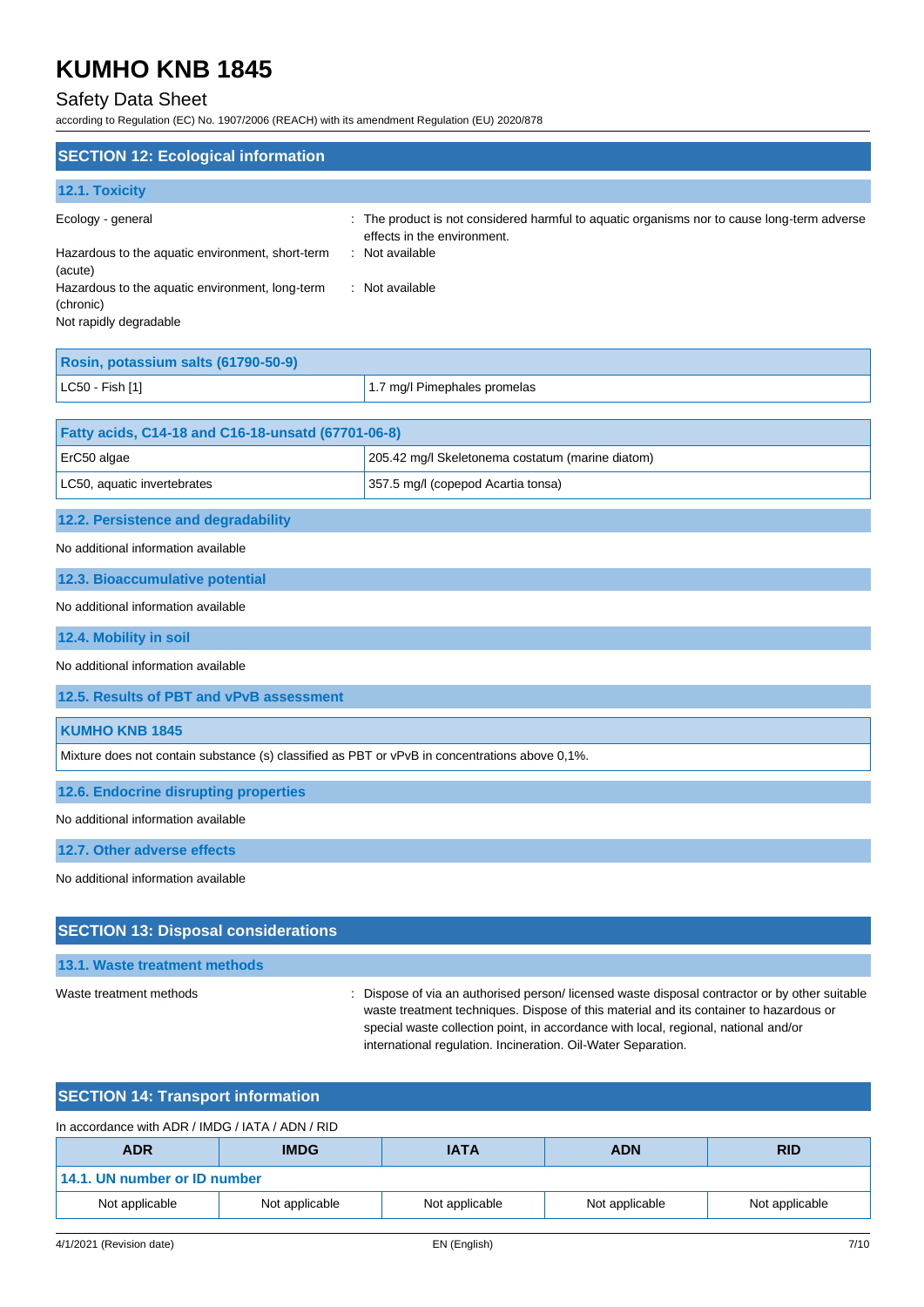## Safety Data Sheet

according to Regulation (EC) No. 1907/2006 (REACH) with its amendment Regulation (EU) 2020/878

| 14.2. UN proper shipping name          |                |                |                |                |
|----------------------------------------|----------------|----------------|----------------|----------------|
| Not applicable                         | Not applicable | Not applicable | Not applicable | Not applicable |
| 14.3. Transport hazard class(es)       |                |                |                |                |
| Not applicable                         | Not applicable | Not applicable | Not applicable | Not applicable |
| 14.4. Packing group                    |                |                |                |                |
| Not applicable                         | Not applicable | Not applicable | Not applicable | Not applicable |
| <b>14.5. Environmental hazards</b>     |                |                |                |                |
| Not applicable                         | Not applicable | Not applicable | Not applicable | Not applicable |
| No supplementary information available |                |                |                |                |
|                                        |                |                |                |                |

#### **14.6. Special precautions for user**

**Overland transport** Not applicable **Transport by sea** Not applicable **Air transport** Not applicable **Inland waterway transport** Not applicable **Rail transport** Not applicable

**14.7. Maritime transport in bulk according to IMO instruments**

Not applicable

## **SECTION 15: Regulatory information**

**15.1. Safety, health and environmental regulations/legislation specific for the substance or mixture**

#### **15.1.1. EU-Regulations**

Contains no REACH substances with Annex XVII restrictions

Contains no substance on the REACH candidate list

Contains no REACH Annex XIV substances

Contains no substance subject to Regulation (EU) No 649/2012 of the European Parliament and of the Council of 4 July 2012 concerning the export and import of hazardous chemicals.

Contains no substance subject to Regulation (EU) No 2019/1021 of the European Parliament and of the Council of 20 June 2019 on persistent organic pollutants

#### **15.1.2. National regulations**

#### **Germany**

- Joint storage table
- Employment restrictions **intervals and the Conserve restrictions according Act on the Protection of Working Mothers (MuSchG)** Observe restrictions according Act on the Protection of Young People in Employment (JArbSchG)
- Water hazard class (WGK) : WGK 3, Highly hazardous to water (Classification according to AwSV, Annex 1)
- Hazardous Incident Ordinance (12. BImSchV) : Is not subject of the Hazardous Incident Ordinance (12. BImSchV)
- Storage class (LGK, TRGS 510) : LGK 13 Non-combustible solids that cannot be assigned to any of the above storage classes

| LGK <sub>1</sub> | LGK <sub>2A</sub> | LGK 2B           | ILGK 3    | LGK 4.1A         |
|------------------|-------------------|------------------|-----------|------------------|
| $L$ GK 4.1B      | LGK 4.2           | LGK 4.3          | LGK 5.1A  | LGK 5.1B         |
| <b>LGK 5.1C</b>  | <b>LGK 5.2</b>    | $L$ GK 6.1A      | ILGK 6.1B | ILGK 6.1C        |
| LGK 6.1D         | <b>LGK 6.2</b>    | LGK <sub>7</sub> | LGK 8A    | LGK 8B           |
| LGK 10           | LGK 11            | <b>LGK 12</b>    | LGK 13    | <b>LGK 10-13</b> |

Joint storage not permitted for : LGK 1, LGK 6.2, LGK 7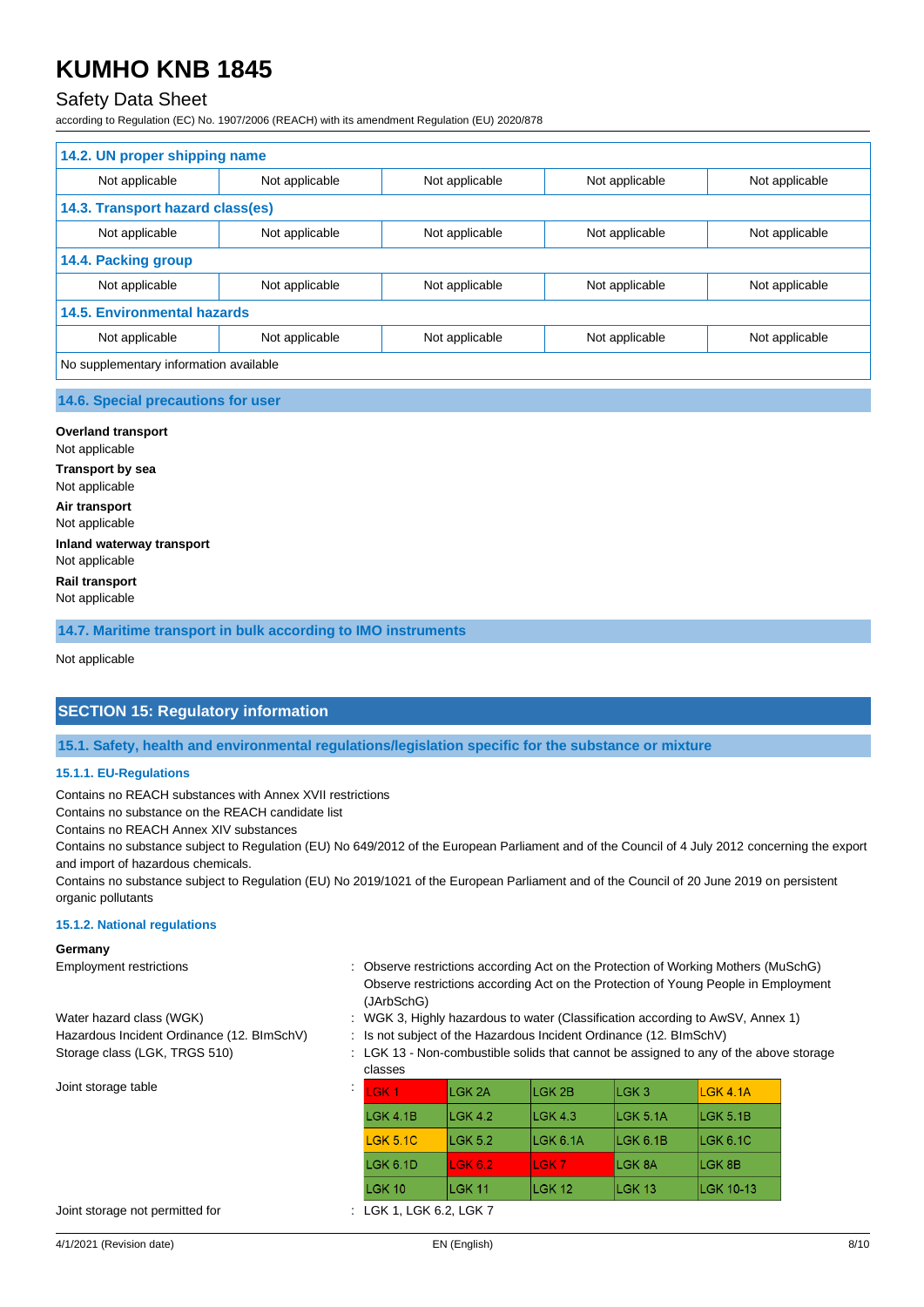## Safety Data Sheet

according to Regulation (EC) No. 1907/2006 (REACH) with its amendment Regulation (EU) 2020/878

| Joint storage with restrictions permitted for | : LGK 4.1A, LGK 5.1C                                                              |
|-----------------------------------------------|-----------------------------------------------------------------------------------|
| Joint storage permitted for                   | : LGK 2A, LGK 2B, LGK 3, LGK 4.1B, LGK 4.2, LGK 4.3, LGK 5.1A, LGK 5.1B, LGK 5.2, |
|                                               | LGK 6.1A, LGK 6.1B, LGK 6.1C, LGK 6.1D, LGK 8A, LGK 8B, LGK 10, LGK 11, LGK 12,   |
|                                               | LGK 13. LGK 10-13                                                                 |

## **15.2. Chemical safety assessment**

A chemical safety assessment has been carried out for Resin acids and Rosin acids, potassium salts (CAS:61790-50-9) and Facid (CAS:67701-06- 8).

## **SECTION 16: Other information**

| Abbreviations and acronyms: |                                                                                                 |
|-----------------------------|-------------------------------------------------------------------------------------------------|
| <b>ADN</b>                  | European Agreement concerning the International Carriage of Dangerous Goods by Inland Waterways |
| <b>ADR</b>                  | European Agreement concerning the International Carriage of Dangerous Goods by Road             |
| <b>ATE</b>                  | <b>Acute Toxicity Estimate</b>                                                                  |
| <b>BCF</b>                  | <b>Bioconcentration factor</b>                                                                  |
| <b>BLV</b>                  | Biological limit value                                                                          |
| <b>BOD</b>                  | Biochemical oxygen demand (BOD)                                                                 |
| COD                         | Chemical oxygen demand (COD)                                                                    |
| <b>DMEL</b>                 | <b>Derived Minimal Effect level</b>                                                             |
| <b>DNEL</b>                 | Derived-No Effect Level                                                                         |
| EC-No.                      | European Community number                                                                       |
| <b>EC50</b>                 | Median effective concentration                                                                  |
| EN                          | European Standard                                                                               |
| <b>IARC</b>                 | International Agency for Research on Cancer                                                     |
| <b>IATA</b>                 | International Air Transport Association                                                         |
| <b>IMDG</b>                 | International Maritime Dangerous Goods                                                          |
| <b>LC50</b>                 | Median lethal concentration                                                                     |
| LD50                        | Median lethal dose                                                                              |
| LOAEL                       | Lowest Observed Adverse Effect Level                                                            |
| <b>NOAEC</b>                | No-Observed Adverse Effect Concentration                                                        |
| <b>NOAEL</b>                | No-Observed Adverse Effect Level                                                                |
| <b>NOEC</b>                 | No-Observed Effect Concentration                                                                |
| OECD                        | Organisation for Economic Co-operation and Development                                          |
| <b>OEL</b>                  | Occupational Exposure Limit                                                                     |
| <b>PBT</b>                  | <b>Persistent Bioaccumulative Toxic</b>                                                         |
| <b>PNEC</b>                 | <b>Predicted No-Effect Concentration</b>                                                        |
| <b>RID</b>                  | Regulations concerning the International Carriage of Dangerous Goods by Rail                    |
| SDS                         | Safety Data Sheet                                                                               |
| <b>STP</b>                  | Sewage treatment plant                                                                          |
| ThOD                        | Theoretical oxygen demand (ThOD)                                                                |
| <b>TLM</b>                  | Median Tolerance Limit                                                                          |
| <b>VOC</b>                  | Volatile Organic Compounds                                                                      |